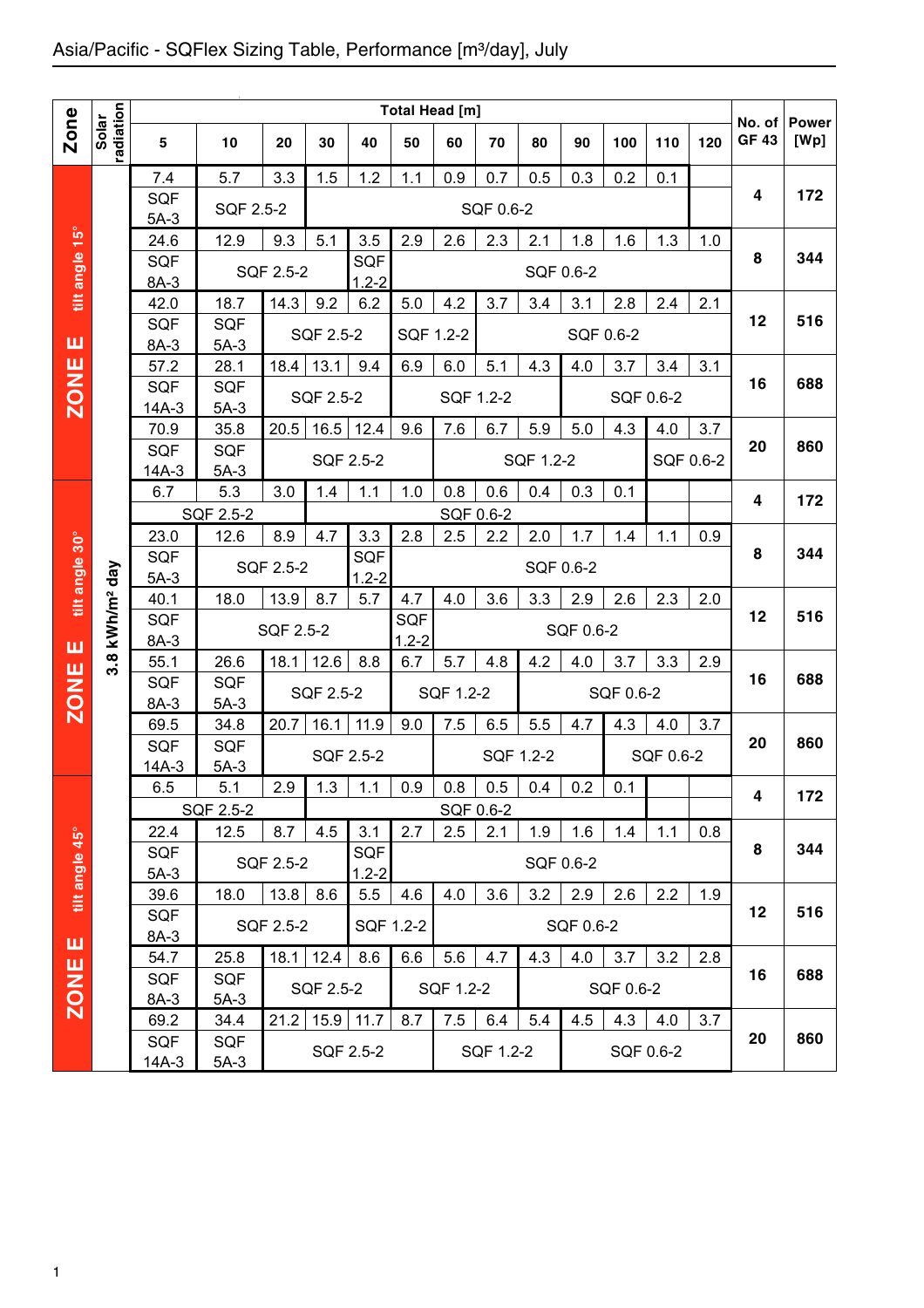|                |                            |                      |                      |           |             |            | Total Head [m] |           |           |                  |                  |                  |                  |                  |                        |                      |
|----------------|----------------------------|----------------------|----------------------|-----------|-------------|------------|----------------|-----------|-----------|------------------|------------------|------------------|------------------|------------------|------------------------|----------------------|
| Zone           | radiation<br>Solar         | 5                    | 10                   | 20        | 30          | 40         | 50             | 60        | 70        | 80               | 90               | 100              | 110              | 120              | No. of<br><b>GF 43</b> | <b>Power</b><br>[Wp] |
|                |                            | 10.4                 | 7.0                  | 4.4       | 1.9         | 1.6        | 1.4            | 1.2       | 1.0       | 0.8              | 0.6              | 0.4              | 0.2              | 0.1              |                        |                      |
|                |                            | <b>SQF</b><br>$5A-3$ | SQF 2.5-2            |           |             |            |                |           | SQF 0.6-2 |                  |                  |                  |                  |                  | 4                      | 172                  |
|                |                            | 31.0                 | 14.9                 | 11.0      | 6.5         | 4.3        | 3.5            | 3.1       | 2.8       | 2.5              | 2.3              | 2.0              | 1.6              | 1.4              |                        |                      |
| tilt angle 15° |                            | SQF                  |                      | SQF 2.5-2 |             | SQF 1.2-2  |                |           |           |                  | SQF 0.6-2        |                  |                  |                  | 8                      | 344                  |
|                |                            | 8A-3                 |                      |           |             |            |                |           |           |                  |                  |                  |                  |                  |                        |                      |
|                |                            | 49.2<br>SQF          | 23.6<br><b>SQF</b>   | 16.5      | 11.2        | 7.8        | 6.0            | 5.1       | 4.3       | 3.9              | $\overline{3.6}$ | $\overline{3.4}$ | $\overline{3.0}$ | $\overline{2.6}$ | 12                     | 516                  |
| Щ              |                            | 8A-3                 | $5A-3$               |           | SQF 2.5-2   |            |                | SQF 1.2-2 |           |                  |                  | SQF 0.6-2        |                  |                  |                        |                      |
|                |                            | 66.7                 | 33.4                 | 19.9      | 15.4        | 11.3       | 8.7            | 7.2       | 6.2       | 5.4              | 4.5              | 4.1              | 3.8              | 3.5              |                        |                      |
| <b>ZONE</b>    |                            | SQF                  | <b>SQF</b>           |           |             | SQF 2.5-2  |                |           |           | SQF 1.2-2        |                  |                  | SQF 0.6-2        |                  | 16                     | 688                  |
|                |                            | $14A-3$<br>81.2      | $5A-3$<br>41.4       | 21.7      | 18.2        | 14.7       | 11.7           | 9.2       | 7.6       | 6.9              | 6.1              | 5.4              | 4.6              | 4.0              |                        |                      |
|                |                            |                      |                      |           |             |            |                |           |           |                  |                  |                  |                  | <b>SQF</b>       | 20                     | 860                  |
|                |                            | <b>SQF 14A-3</b>     |                      |           |             | SQF 2.5-2  |                |           |           |                  | SQF 1.2-2        |                  |                  | $0.6 - 2$        |                        |                      |
|                |                            | 9.4                  | 6.7                  | 4.1       | 1.8         | 1.5        | 1.3            | 1.1       | 0.9       | 0.7              | 0.5              | 0.3              | 0.1              |                  |                        |                      |
|                |                            | SQF<br>$5A-3$        | SQF 2.5-2            |           |             |            |                |           | SQF 0.6-2 |                  |                  |                  |                  |                  | 4                      | 172                  |
|                |                            | 29.2                 | 14.6                 | 10.7      | 6.1         | 4.1        | 3.3            | 3.0       | 2.7       | 2.4              | 2.1              | 1.9              | 1.5              | 1.2              |                        |                      |
| tilt angle 30° |                            | SQF                  |                      | SQF 2.5-2 |             | <b>SQF</b> |                |           |           |                  | SQF 0.6-2        |                  |                  |                  | 8                      | 344                  |
|                |                            | 8A-3                 |                      |           |             | $1.2 - 2$  |                |           |           |                  |                  |                  |                  |                  |                        |                      |
|                |                            | 48.0<br><b>SQF</b>   | 22.2<br><b>SQF</b>   | 16.1      | 10.7        | 7.3        | 5.7            | 4.9       | 4.1       | 3.8              | 3.5              | 3.2              | 2.8              | 2.5              | 12                     | 516                  |
| щ              | 4.4 kWh/m <sup>2</sup> day | 8A-3                 | $5A-3$               |           | SQF 2.5-2   |            | SQF 1.2-2      |           |           |                  |                  | SQF 0.6-2        |                  |                  |                        |                      |
|                |                            | 64.3                 | 32.0                 | 19.9      | 14.9        | 10.9       | 8.2            | 7.0       | 5.9       | $\overline{5.1}$ | 4.3              | 4.1              | $\overline{3.8}$ | $\overline{3.5}$ |                        |                      |
| <b>ZONE</b>    |                            | SQF                  | <b>SQF</b>           |           |             | SQF 2.5-2  |                |           | SQF 1.2-2 |                  |                  |                  | SQF 0.6-2        |                  | 16                     | 688                  |
|                |                            | $14A-3$              | $5A-3$               |           |             | 14.3       |                |           |           |                  |                  |                  |                  |                  |                        |                      |
|                |                            | 80.1<br>SQF          | 40.8<br><b>SQF</b>   | 21.9      | 18.1        |            | 11.1           | 8.6       | 7.6       | 6.7              | 5.8              | 5.1              | 4.3              | 4.1              | 20                     | 860                  |
|                |                            | $14A-3$              | $5A-3$               |           |             | SQF 2.5-2  |                |           |           |                  | SQF 1.2-2        |                  |                  | SQF 0.6-2        |                        |                      |
|                |                            | 9.0                  | 6.5                  | 4.0       | 1.8         | 1.5        | 1.3            | 1.1       | 0.9       | 0.7              | 0.4              | 0.3              | 0.1              |                  |                        |                      |
|                |                            | SQF                  | SQF 2.5-2            |           |             |            |                |           | SQF 0.6-2 |                  |                  |                  |                  |                  | 4                      | 172                  |
|                |                            | $5A-3$<br>28.6       | 14.5                 | 10.6      | 6.0         | 4.0        | 3.3            | 3.0       | 2.6       | 2.4              | 2.1              | 1.8              | 1.5              | 1.2              |                        |                      |
| tilt angle 45° |                            | SQF                  |                      |           |             | <b>SQF</b> |                |           |           |                  |                  |                  |                  |                  | 8                      | 344                  |
|                |                            | 8A-3                 |                      | SQF 2.5-2 |             | $1.2 - 2$  |                |           |           |                  | SQF 0.6-2        |                  |                  |                  |                        |                      |
|                |                            | 48.0                 | 21.8                 |           | $16.1$ 10.7 | 7.2        | 5.7            | 4.8       | 4.1       | 3.9              | 3.5              | 3.2              | 2.8              | 2.4              |                        |                      |
| щ              |                            | <b>SQF</b><br>8A-3   | <b>SQF</b><br>$5A-3$ |           | SQF 2.5-2   |            |                | SQF 1.2-2 |           |                  |                  | SQF 0.6-2        |                  |                  | 12                     | 516                  |
|                |                            | 64.5                 | 31.9                 | 20.2      | 14.9        | 10.8       | 8.0            | 6.9       | 5.8       | 5.0              | 4.4              | 4.2              | 3.8              | $\overline{3.5}$ |                        |                      |
|                |                            | <b>SQF</b>           | <b>SQF</b><br>$5A-3$ |           |             | SQF 2.5-2  |                |           | SQF 1.2-2 |                  |                  |                  | SQF 0.6-2        |                  | 16                     | 688                  |
| <b>ZONE</b>    |                            | $14A-3$              |                      |           |             |            |                |           |           |                  |                  |                  |                  |                  |                        |                      |
|                |                            | 80.6<br><b>SQF</b>   | 40.9<br><b>SQF</b>   | 22.5      | 18.2        | 14.2       | 10.9           | 8.5       | 7.6       | 6.7              | 5.7              | 5.0              | 4.4              | 4.1              | 20                     | 860                  |
|                |                            | 14A-3                | $5A-3$               |           |             | SQF 2.5-2  |                |           |           | SQF 1.2-2        |                  |                  |                  | SQF 0.6-2        |                        |                      |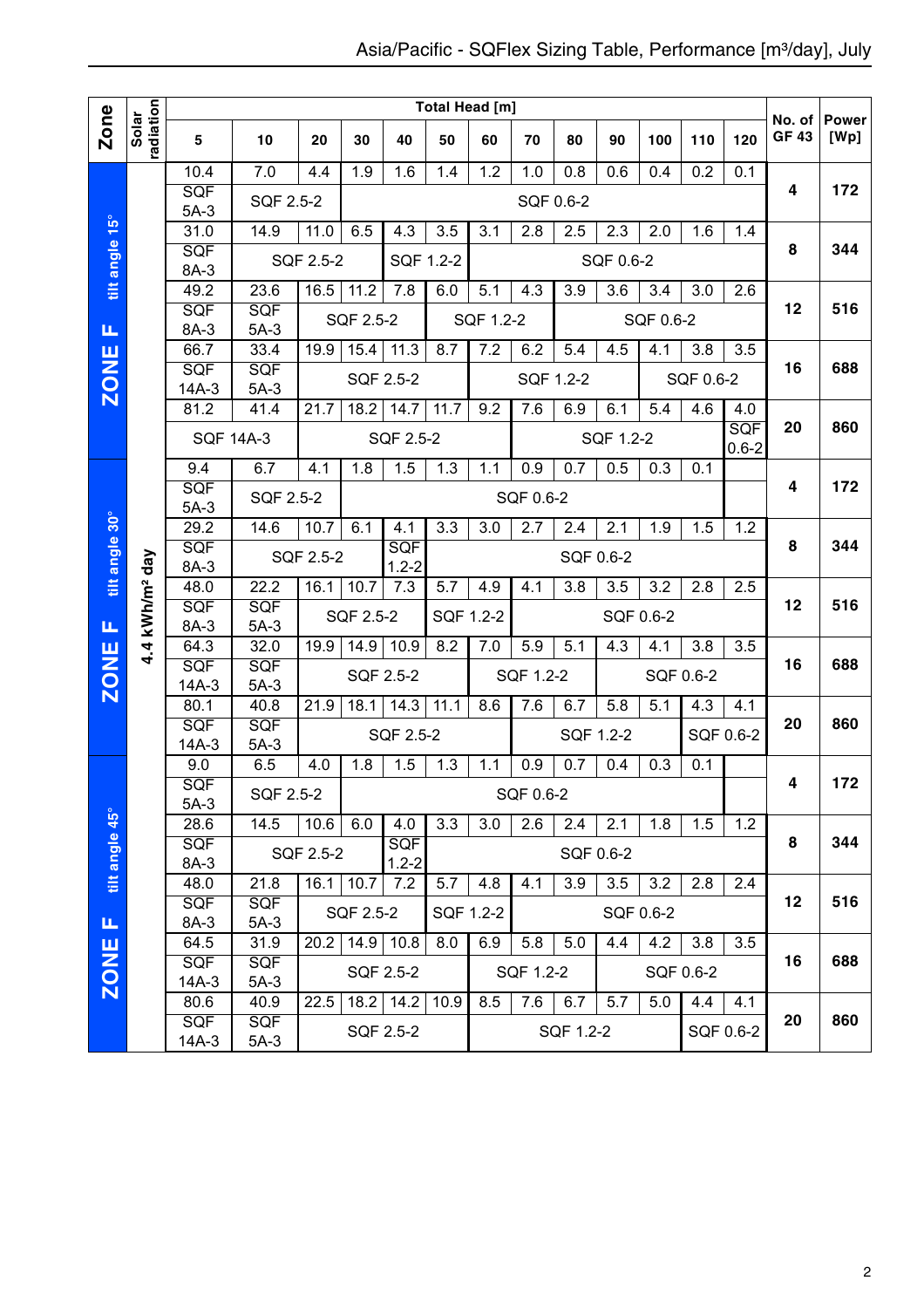|                |                       |                  |                    |                    |             |                |           | Total Head [m] |           |           |                  |                  |           |                  | No. of       | <b>Power</b> |
|----------------|-----------------------|------------------|--------------------|--------------------|-------------|----------------|-----------|----------------|-----------|-----------|------------------|------------------|-----------|------------------|--------------|--------------|
| <b>Zone</b>    | radiation<br>Solar    | 5                | 10                 | 20                 | 30          | 40             | 50        | 60             | 70        | 80        | 90               | 100              | 110       | 120              | <b>GF 43</b> | [Wp]         |
|                |                       | 12.7             | 8.1                | 5.3                | 2.2         | 1.9            | 1.7       | 1.5            | 1.2       | 1.0       | 0.8              | 0.6              | 0.4       | 0.2              |              |              |
|                |                       | SQF<br>$5A-3$    | SQF 2.5-2          |                    |             |                |           |                | SQF 0.6-2 |           |                  |                  |           |                  | 4            | 172          |
|                |                       | 35.8             | 16.4               | 12.4               | 7.7         | 5.0            | 4.2       | 3.5            | 3.2       | 2.9       | 2.6              | 2.3              | 2.0       | 1.7              |              |              |
| tilt angle 15° |                       | SQF              |                    | SQF 2.5-2          |             | SQF 1.2-2      |           |                |           |           | SQF 0.6-2        |                  |           |                  | 8            | 344          |
|                |                       | 8A-3             |                    |                    |             |                |           |                |           |           |                  |                  |           |                  |              |              |
|                |                       | 55.8<br>SQF      | 27.3<br><b>SQF</b> | 18.1               | 12.7        | 9.1            | 6.7       | 5.9            | 5.0       | 4.2       | $\overline{3.9}$ | 3.6              | 3.3       | 3.0              | 12           | 516          |
| $\sigma$       |                       | $14A-3$          | $5A-3$             |                    | SQF 2.5-2   |                |           | SQF 1.2-2      |           |           |                  |                  | SQF 0.6-2 |                  |              |              |
|                |                       | 73.3             | 37.3               | 20.7               | 16.9        | 13.0           | 10.2      | 7.8            | 7.0       | 6.2       | 5.3              | 4.6              | 4.0       | 3.8              |              |              |
| <b>ZONE</b>    |                       | <b>SQF</b>       | <b>SQF</b>         |                    |             | SQF 2.5-2      |           |                |           | SQF 1.2-2 |                  |                  |           | SQF 0.6-2        | 16           | 688          |
|                |                       | $14A-3$          | $5A-3$             |                    |             |                |           |                |           |           |                  |                  |           |                  |              |              |
|                |                       | 88.6<br>SQF      | 49.4<br><b>SQF</b> | 24.6<br><b>SQF</b> | 19.1        | 16.1           | 13.3      | 10.7           | 8.1       | 7.5       | 6.8              | 6.2              | 5.4       | 4.6              | 20           | 860          |
|                |                       | $14A-3$          | $14A-3$            | $5A-6$             |             | SQF 2.5-2      |           |                |           |           |                  | SQF 1.2-2        |           |                  |              |              |
|                |                       | 11.7             | 7.7                | 5.0                | 2.1         | 1.8            | 1.6       | 1.4            | 1.1       | 0.9       | 0.7              | 0.5              | 0.3       | 0.1              |              |              |
|                |                       | SQF              | SQF 2.5-2          |                    |             |                |           |                | SQF 0.6-2 |           |                  |                  |           |                  | 4            | 172          |
|                |                       | $5A-3$           |                    |                    |             |                |           |                |           |           |                  |                  |           |                  |              |              |
| tilt angle 30° |                       | 34.0<br>SQF      | 16.0               | 12.1               | 7.2         | 4.7            | 3.9       | 3.4            | 3.1       | 2.8       | 2.5              | 2.2              | 1.9       | 1.6              | 8            | 344          |
|                | day                   | 8A-3             |                    | SQF 2.5-2          |             | SQF 1.2-2      |           |                |           |           | SQF 0.6-2        |                  |           |                  |              |              |
|                |                       | 53.7             | 26.0               | 17.8               | 12.3        | 8.6            | 6.5       | 5.6            | 4.7       | 4.1       | $\overline{3.9}$ | $\overline{3.6}$ | 3.2       | $\overline{2.9}$ |              |              |
|                | kWh/m <sup>2</sup>    | SQF              | SQF                |                    | SQF 2.5-2   |                |           | SQF 1.2-2      |           |           |                  | SQF 0.6-2        |           |                  | 12           | 516          |
| U              | $\boldsymbol{\sigma}$ | 8A-3<br>72.1     | $5A-3$<br>36.3     | 20.8               | 16.7        | 12.5           | 9.6       | 7.7            | 6.8       | 5.9       | 5.0              | 4.3              |           | 3.8              |              |              |
| <b>ZONE</b>    | ਼੍ਰੰ                  | SQF              | <b>SQF</b>         |                    |             |                |           |                |           |           |                  |                  | 4.1       |                  | 16           | 688          |
|                |                       | $14A-3$          | $5A-3$             |                    |             | SQF 2.5-2      |           |                | SQF 1.2-2 |           |                  |                  | SQF 0.6-2 |                  |              |              |
|                |                       | 87.7             | 46.6               | 23.2               | 19.1        | 15.9           | 12.8      | 10.1           | 8.2       | 7.4       | 6.6              | 5.9              | 5.1       | 4.3              |              |              |
|                |                       | <b>SQF 14A-3</b> |                    | SQF                |             | SQF 2.5-2      |           |                |           |           |                  | SQF 1.2-2        |           |                  | 20           | 860          |
|                |                       | 11.6             | 7.7                | $5A-6$<br>4.9      | 2.1         | 1.8            | 1.6       | 1.4            | 1.1       | 0.9       | 0.7              | 0.5              | 0.3       | 0.1              |              |              |
|                |                       | SQF              |                    |                    |             |                |           |                |           |           |                  |                  |           |                  | 4            | 172          |
|                |                       | $5A-3$           | SQF 2.5-2          |                    |             |                |           |                | SQF 0.6-2 |           |                  |                  |           |                  |              |              |
|                |                       | 33.8             | 16.1               | 12.1               | 7.2         | 4.7            | 3.9       | 3.5            | 3.1       | 2.7       | 2.5              | 2.2              | 1.9       | 1.5              |              |              |
|                |                       | <b>SQF</b>       |                    | SQF 2.5-2          |             |                | SQF 1.2-2 |                |           |           | SQF 0.6-2        |                  |           |                  | 8            | 344          |
| tilt angle 45° |                       | 8A-3<br>54.1     | 25.8               |                    | $17.8$ 12.3 | 8.5            | 6.5       | 5.5            | 4.7       | 4.2       | 3.9              | 3.7              | 3.2       | 2.8              |              |              |
|                |                       | <b>SQF</b>       | <b>SQF</b>         |                    |             |                |           |                |           |           |                  |                  |           |                  | 12           | 516          |
| $\sigma$       |                       | 8A-3             | $5A-3$             |                    | SQF 2.5-2   |                |           | SQF 1.2-2      |           |           |                  | SQF 0.6-2        |           |                  |              |              |
|                |                       | 72.8             | 36.6               | 21.3               |             | $16.8$ 12.5    | 9.5       | 7.8            | 6.8       | 5.8       | 5.0              | 4.4              | 4.1       | 3.8              |              |              |
|                |                       | SQF              | <b>SQF</b>         |                    |             | SQF 2.5-2      |           |                | SQF 1.2-2 |           |                  |                  | SQF 0.6-2 |                  | 16           | 688          |
| <b>ZONE</b>    |                       | $14A-3$<br>88.6  | $5A-3$<br>46.2     | 23.2               |             | 19.4 16.1 12.8 |           | 10.1           | 8.3       | 7.5       | 6.6              | 5.9              | 5.0       | 4.4              |              |              |
|                |                       |                  |                    |                    |             |                |           |                |           |           |                  |                  |           | <b>SQF</b>       | 20           | 860          |
|                |                       | <b>SQF 14A-3</b> |                    |                    |             | SQF 2.5-2      |           |                |           |           | SQF 1.2-2        |                  |           | $0.6 - 2$        |              |              |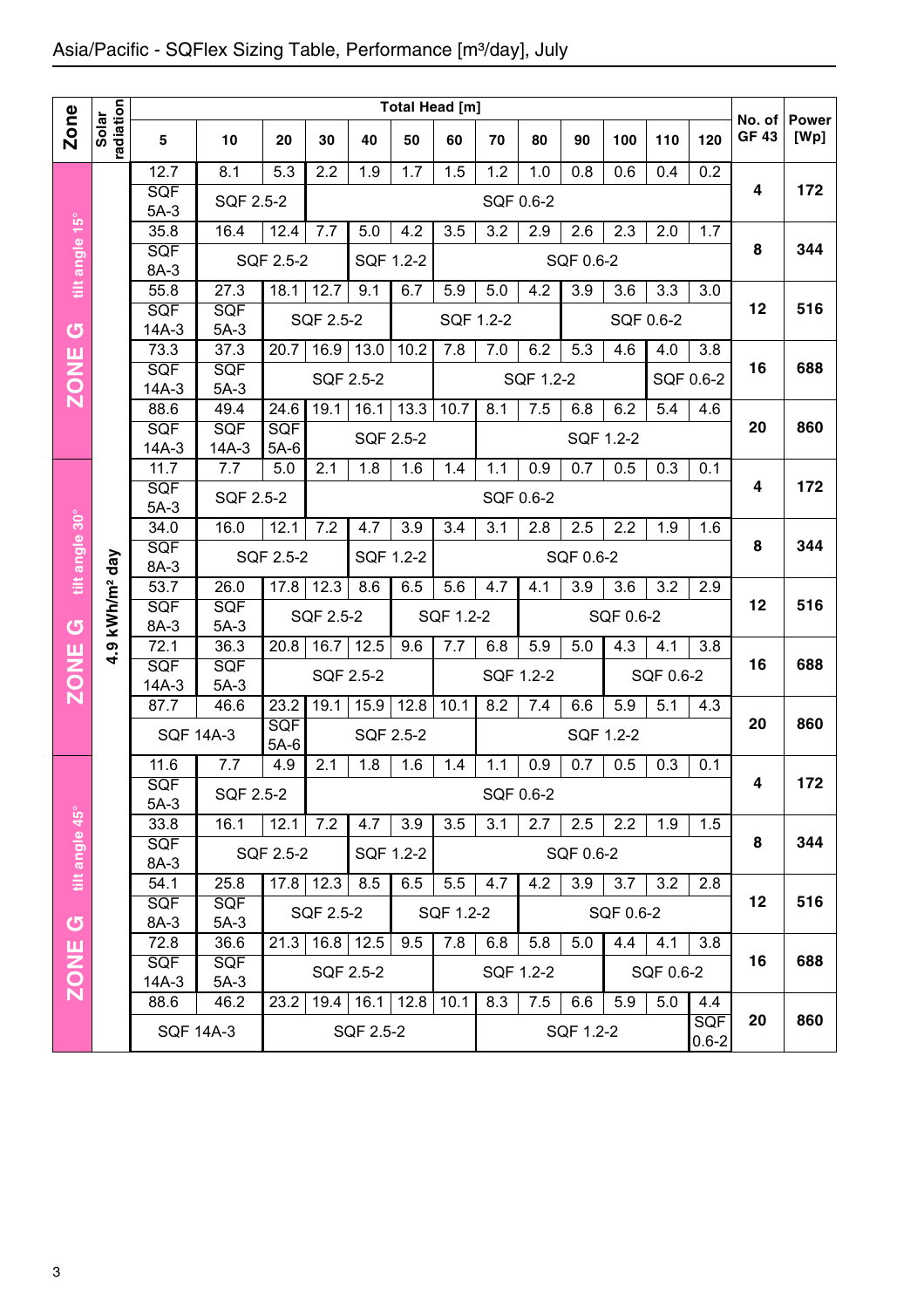|                |                        |                                               |                    |                      |                       |                  | <b>Total Head [m]</b> |           |           |                  |           |           |           |                  |                        |                      |
|----------------|------------------------|-----------------------------------------------|--------------------|----------------------|-----------------------|------------------|-----------------------|-----------|-----------|------------------|-----------|-----------|-----------|------------------|------------------------|----------------------|
| Zone           | radiation<br>Solar     | 5                                             | 10                 | 20                   | 30                    | 40               | 50                    | 60        | 70        | 80               | 90        | 100       | 110       | 120              | No. of<br><b>GF 43</b> | <b>Power</b><br>[Wp] |
|                |                        | 15.8                                          | 9.3                | 6.3                  | 2.8                   | 2.2              | 2.0                   | 1.8       | 1.5       | 1.3              | 1.1       | 0.9       | 0.6       | 0.4              |                        |                      |
|                |                        | <b>SQF</b><br>$5A-3$                          |                    | SQF 2.5-2            |                       |                  |                       |           |           | SQF 0.6-2        |           |           |           |                  | 4                      | 172                  |
|                |                        | 41.0                                          | 18.0               | 14.0                 | 9.0                   | 5.9              | 4.8                   | 4.0       | 3.6       | 3.3              | 3.0       | 2.7       | 2.4       | 2.0              |                        |                      |
| tilt angle 15° |                        | SQF                                           | <b>SQF</b>         |                      | SQF 2.5-2             |                  | SQF 1.2-2             |           |           |                  |           | SQF 0.6-2 |           |                  | 8                      | 344                  |
|                |                        | 8A-3                                          | $5A-3$             |                      |                       |                  |                       |           |           |                  |           |           |           |                  |                        |                      |
|                |                        | 63.0<br>SQF                                   | 31.3<br><b>SQF</b> | 19.3                 | 14.5                  | 10.6             | 8.0                   | 6.7       | 5.8       | 5.0              | 4.1       | 3.9       | 3.6       | 3.4              | 12                     | 516                  |
| ᆂ              |                        | $14A-3$                                       | $5A-3$             |                      | <b>SQF 2.5-2</b>      |                  |                       |           | SQF 1.2-2 |                  |           |           | SQF 0.6-2 |                  |                        |                      |
| ш              |                        | 81.2                                          | 41.8               | 21.7                 | 18.2                  | 14.8             | 11.8                  | 9.3       | 7.6       | 6.9              | 6.2       | 5.4       | 4.6       | 4.0              |                        |                      |
| <b>NOZ</b>     |                        |                                               | <b>SQF 14A-3</b>   |                      |                       | SQF 2.5-2        |                       |           |           |                  | SQF 1.2-2 |           |           | SQF<br>$0.6 - 2$ | 16                     | 688                  |
|                |                        | 96.5                                          | 57.8               | 28.6                 | 20.0                  | 17.3             | 14.8                  | 12.4      | 9.5       | 8.0              | 7.3       | 6.8       | 6.2       | 5.5              |                        |                      |
|                |                        |                                               | <b>SQF 14A-3</b>   | <b>SQF</b><br>$5A-6$ |                       |                  | SQF 2.5-2             |           |           |                  |           | SQF 1.2-2 |           |                  | 20                     | 860                  |
|                |                        | 14.8                                          | 8.9                | 5.9                  | 2.5                   | 2.1              | 1.9                   | 1.7       | 1.4       | 1.2              | 1.0       | 0.8       | 0.5       | 0.3              |                        |                      |
|                |                        | <b>SQF</b>                                    |                    | SQF 2.5-2            |                       |                  |                       |           |           | SQF 0.6-2        |           |           |           |                  | 4                      | 172                  |
|                |                        | $5A-3$<br>39.3                                | 17.7               | 13.6                 | 8.5                   | 5.5              | 4.6                   | 3.9       | 3.5       | 3.2              | 2.9       | 2.6       | 2.2       | 1.9              |                        |                      |
|                |                        | <b>SQF</b>                                    |                    |                      |                       |                  | <b>SQF</b>            |           |           |                  |           |           |           |                  | 8                      | 344                  |
| tilt angle 30° | kWh/m <sup>2</sup> day | 8A-3                                          |                    | SQF 2.5-2            |                       |                  | $1.2 - 2$             |           |           |                  | SQF 0.6-2 |           |           |                  |                        |                      |
|                |                        | 60.9                                          | 30.0               | 19.2                 | 14.1                  | 10.1             | 7.5                   | 6.5       | 5.5       | 4.7              | 4.2       | 4.0       | 3.6       | 3.3              |                        |                      |
|                |                        | <b>SQF</b>                                    | <b>SQF</b>         |                      | <b>SQF 2.5-2</b>      |                  |                       |           | SQF 1.2-2 |                  |           |           | SQF 0.6-2 |                  | 12                     | 516                  |
| œ              | <u>ي</u>               | $14A-3$<br>80.2                               | $5A-3$<br>40.9     | 21.7                 | 18.1                  | 14.3             | 11.2                  | 8.8       | 7.6       | 6.8              | 5.9       | 5.1       | 4.3       | 4.0              |                        |                      |
|                | ທັ                     | SQF                                           | SQF                |                      |                       |                  |                       |           |           |                  |           |           |           | SQF              | 16                     | 688                  |
| <b>ZONE</b>    |                        | $14A-3$                                       | $5A-3$             |                      |                       | <b>SQF 2.5-2</b> |                       |           |           |                  | SQF 1.2-2 |           |           | $0.6 - 2$        |                        |                      |
|                |                        | 95.7                                          | 55.3               | 27.2                 | 20.1                  | 17.3             | 14.6                  | 11.9      | 9.0       | 8.0              | 7.3       | 6.6       | 6.0       | 5.2              |                        |                      |
|                |                        |                                               | <b>SQF 14A-3</b>   | <b>SQF</b><br>$5A-6$ |                       |                  | SQF 2.5-2             |           |           |                  |           | SQF 1.2-2 |           |                  | 20                     | 860                  |
|                |                        | 14.8                                          | 9.0                | 5.9                  | 2.5                   | 2.1              | 1.9                   | 1.7       | 1.4       | 1.2              | 0.9       | 0.8       | 0.5       | 0.3              |                        |                      |
|                |                        | SQF                                           |                    | SQF 2.5-2            |                       |                  |                       |           |           | SQF 0.6-2        |           |           |           |                  | 4                      | 172                  |
|                |                        | $5A-3$<br>39.4                                | 17.8               | 13.7                 |                       | 5.5              |                       |           |           | $\overline{3.2}$ | 2.9       | 2.6       | 2.2       |                  |                        |                      |
| tilt angle 45° |                        | <b>SQF</b>                                    |                    |                      | 8.6                   |                  | 4.6<br><b>SQF</b>     | 3.9       | 3.5       |                  |           |           |           | 1.9              | 8                      | 344                  |
|                |                        | 8A-3                                          |                    | SQF 2.5-2            |                       |                  | $1.2 - 2$             |           |           |                  | SQF 0.6-2 |           |           |                  |                        |                      |
|                |                        | 61.1                                          | 30.1               |                      | $19.4$ 14.2           | 10.2             | 7.5                   | 6.5       | 5.5       | 4.7              | 4.2       | 4.0       | 3.7       | 3.3              |                        |                      |
|                |                        | <b>SQF</b><br><b>SQF</b><br>$14A-3$<br>$5A-3$ |                    |                      | SQF 2.5-2             |                  |                       | SQF 1.2-2 |           |                  |           |           | SQF 0.6-2 |                  | 12                     | 516                  |
| Ŧ<br>ш         |                        | 81.4                                          | 41.4               |                      | $18.3$   14.5<br>22.2 |                  | 11.2                  | 8.8       | 7.7       | 6.9              | 5.9       | 5.1       | 4.4       | 4.1              |                        |                      |
|                |                        | <b>SQF</b><br><b>SQF</b>                      |                    |                      |                       |                  |                       |           |           |                  |           |           |           | 16               | 688                    |                      |
| ZON            |                        | 14A-3                                         | $5A-3$             |                      |                       | SQF 2.5-2        |                       |           |           |                  | SQF 1.2-2 |           |           | SQF 0.6-2        |                        |                      |
|                |                        | 97.0                                          | 55.4               | 27.3                 | 20.4                  |                  | $17.5$ 14.8           | 11.9      | 9.0       | 8.2              | 7.4       | 6.7       | 6.0       | 5.3              |                        |                      |
|                |                        |                                               | <b>SQF 14A-3</b>   | <b>SQF</b><br>$5A-6$ |                       |                  | SQF 2.5-2             |           |           |                  |           | SQF 1.2-2 |           |                  | 20                     | 860                  |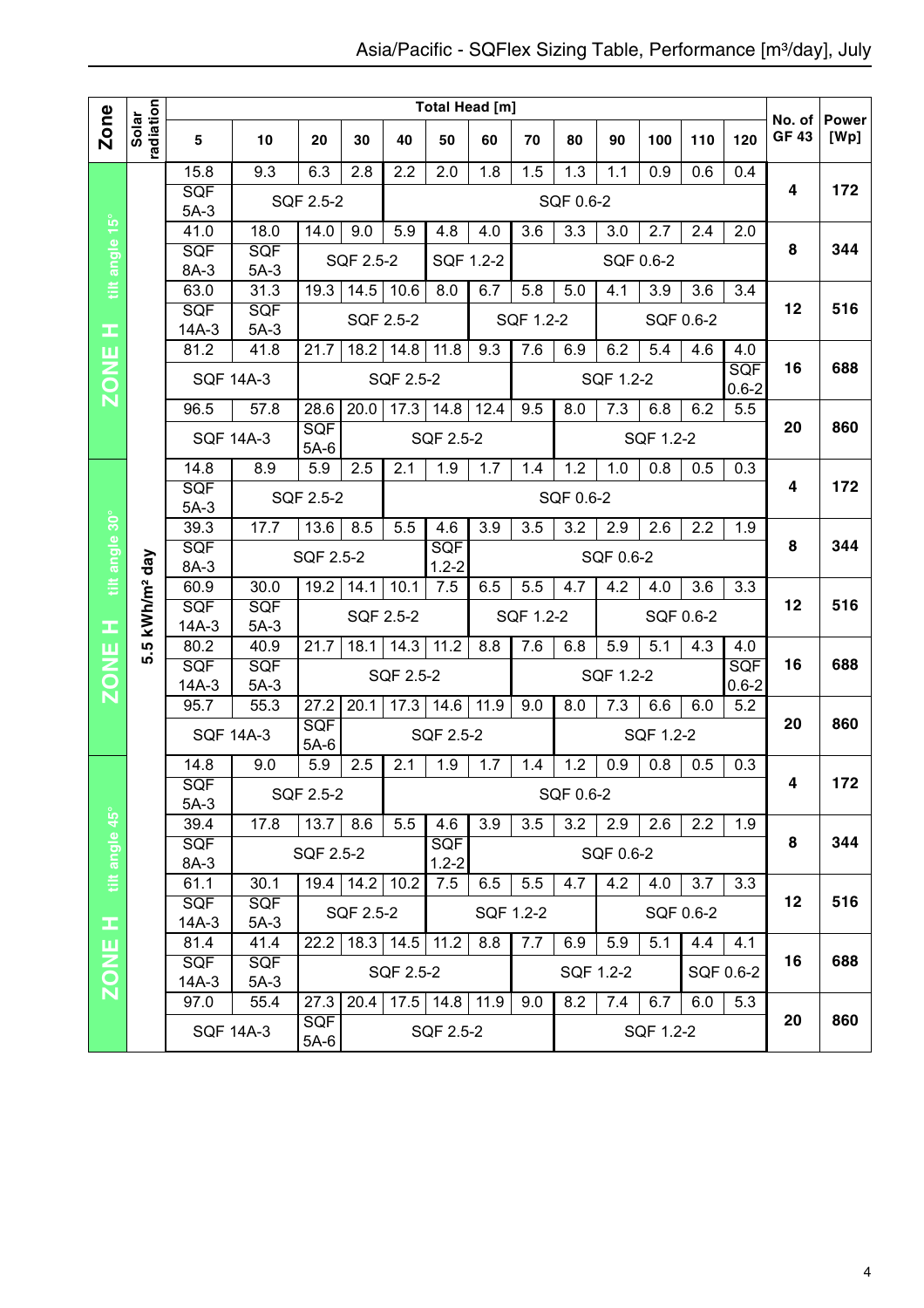|                |                        |                               |                              |                              |                                |                            |                          | Total Head [m]   |                               |                  |                  |                               |                  |     |                       |                      |
|----------------|------------------------|-------------------------------|------------------------------|------------------------------|--------------------------------|----------------------------|--------------------------|------------------|-------------------------------|------------------|------------------|-------------------------------|------------------|-----|-----------------------|----------------------|
| <b>Zone</b>    | radiation<br>Solar     | 5                             | 10                           | 20                           | 30                             | 40                         | 50                       | 60               | 70                            | 80               | 90               | 100                           | 110              | 120 | No. of<br><b>GF43</b> | <b>Power</b><br>[Wp] |
|                |                        | 18.5<br>SQF<br>$5A-3$         | 10.4                         | 7.1<br>SQF 2.5-2             | 3.4                            | 2.5                        | 2.3                      | 2.0              | 1.8                           | 1.5<br>SQF 0.6-2 | 1.3              | 1.1                           | 0.8              | 0.5 | 4                     | 172                  |
| tilt angle 15° |                        | 45.6<br>SQF<br>8A-3           | 21.2<br>SQF<br>$5A-3$        | 15.4                         | $10.\overline{2}$<br>SQF 2.5-2 | 7.0                        | 5.5<br>SQF 1.2-2         | 4.7              | 3.9                           | 3.6              | 3.4              | 3.1<br>SQF 0.6-2              | 2.7              | 2.4 | 8                     | 344                  |
| --             |                        | 69.3<br><b>SQF</b><br>$14A-3$ | 34.9<br>SQF<br>$5A-3$        | 20.1                         | 16.0                           | 11.9<br>SQF 2.5-2          | 9.3                      | 7.4              | $6.\overline{6}$<br>SQF 1.2-2 | 5.7              | 4.8              | 4.2                           | 3.9<br>SQF 0.6-2 | 3.6 | 12                    | 516                  |
| <b>ZONE</b>    |                        | 88.0<br><b>SQF 14A-3</b>      | 49.1                         | 24.4<br><b>SQF</b>           | 19.0                           | 16.0<br>SQF 2.5-2          | 13.2                     | 10.7             | 8.1                           | 7.4              | 6.8              | 6.2<br>SQF 1.2-2              | 5.4              | 4.6 | 16                    | 688                  |
|                |                        | 104<br><b>SQF 14A-3</b>       | 65.1                         | $5A-6$<br>32.1<br><b>SQF</b> | 20.7                           | 18.1                       | 16.0<br>SQF 2.5-2        | 13.8             | 11.0                          | 8.6              | 7.7              | 7.2                           | 6.7<br>SQF 1.2-2 | 6.1 | 20                    | 860                  |
|                |                        | $17.\overline{6}$<br>SQF      | 10.1                         | $5A-6$<br>6.8<br>SQF 2.5-2   | 3.2                            | 2.4                        | 2.2                      | 2.0              | 1.7                           | 1.4<br>SQF 0.6-2 | 1.2              | 1.0                           | 0.7              | 0.5 | 4                     | 172                  |
| tilt angle 30  |                        | $5A-3$<br>44.1<br><b>SQF</b>  | 20.1<br>SQF                  | 15.0                         | 9.8<br>SQF 2.5-2               | 6.6                        | 5.3                      | 4.5              | 3.9                           | 3.6              | 3.2              | 3.0                           | 2.6              | 2.3 | 8                     | 344                  |
|                | kWh/m <sup>2</sup> day | 8A-3<br>67.4<br><b>SQF</b>    | $5A-3$<br>33.7<br><b>SQF</b> | 20.2                         | 15.7                           | 11.5                       | SQF 1.2-2<br>8.8         | 7.3              | 6.3                           | 5.4              | $\overline{4.5}$ | SQF 0.6-2<br>$\overline{4.2}$ | $\overline{3.9}$ | 3.6 | 12                    | 516                  |
|                | $\overline{6}$ .       | $14A-3$<br>87.2               | $5A-3$<br>46.7               | 23.3                         | 19.0                           | SQF 2.5-2<br>15.9          | 12.7                     | 10.2             | SQF 1.2-2<br>8.1              | 7.4              | 6.6              | 5.9                           | SQF 0.6-2<br>5.1 | 4.3 | 16                    | 688                  |
| <b>ZONE</b>    |                        | <b>SQF 14A-3</b><br>103       | 62.8                         | <b>SQF</b><br>$5A-6$<br>30.9 | 20.8                           | SQF 2.5-2<br>18.1          | 15.9                     | 13.4             | 10.5                          | 8.5              | 7.7              | SQF 1.2-2<br>7.1              | 6.6              | 6.0 |                       |                      |
|                |                        | <b>SQF 14A-3</b>              |                              | SQF<br>$5A-6$                |                                |                            | SQF 2.5-2                |                  |                               |                  |                  | SQF 1.2-2                     |                  |     | 20                    | 860                  |
|                |                        | 17.7<br>SQF<br>$5A-3$         | 10.2                         | 6.8<br>SQF 2.5-2             | 3.2                            | 2.4                        | 2.2                      | 2.0              | 1.7                           | 1.4<br>SQF 0.6-2 | 1.2              | 1.0                           | 0.7              | 0.5 | 4                     | 172                  |
| tilt angle 45° |                        | 44.9<br><b>SQF</b><br>8A-3    | 20.3<br><b>SQF</b><br>$5A-3$ | 15.2                         | 9.9<br>SQF 2.5-2               | 6.7                        | 5.3                      | 4.5<br>SQF 1.2-2 | 3.9                           | 3.6              | 3.3              | 3.0<br>SQF 0.6-2              | 2.6              | 2.3 | 8                     | 344                  |
|                |                        | 68.5<br><b>SQF</b><br>14A-3   | 34.3<br>SQF<br>$5A-3$        | 20.5                         |                                | $15.9$   11.7<br>SQF 2.5-2 | 8.9                      | 7.4              | 6.3                           | 5.5<br>SQF 1.2-2 | 4.6              | 4.3                           | 4.0<br>SQF 0.6-2 | 3.6 | 12                    | 516                  |
| <b>ZONE</b>    |                        | 88.7<br><b>SQF 14A-3</b>      | 47.2                         | 23.5<br><b>SQF</b><br>$5A-6$ | 19.3                           | 16.1<br>SQF 2.5-2          | 12.9                     | 10.3             | 8.3                           | 7.5              | 6.7              | 6.0<br>SQF 1.2-2              | 5.2              | 4.4 | 16                    | 688                  |
|                |                        | 104                           | 63.4<br><b>SQF 14A-3</b>     | 31.3<br><b>SQF</b><br>$5A-6$ | 21.1                           | 18.4                       | $16.1$ 13.6<br>SQF 2.5-2 |                  | 10.6                          | 8.6              | 7.9              | 7.3<br>SQF 1.2-2              | 6.7              | 6.1 | 20                    | 860                  |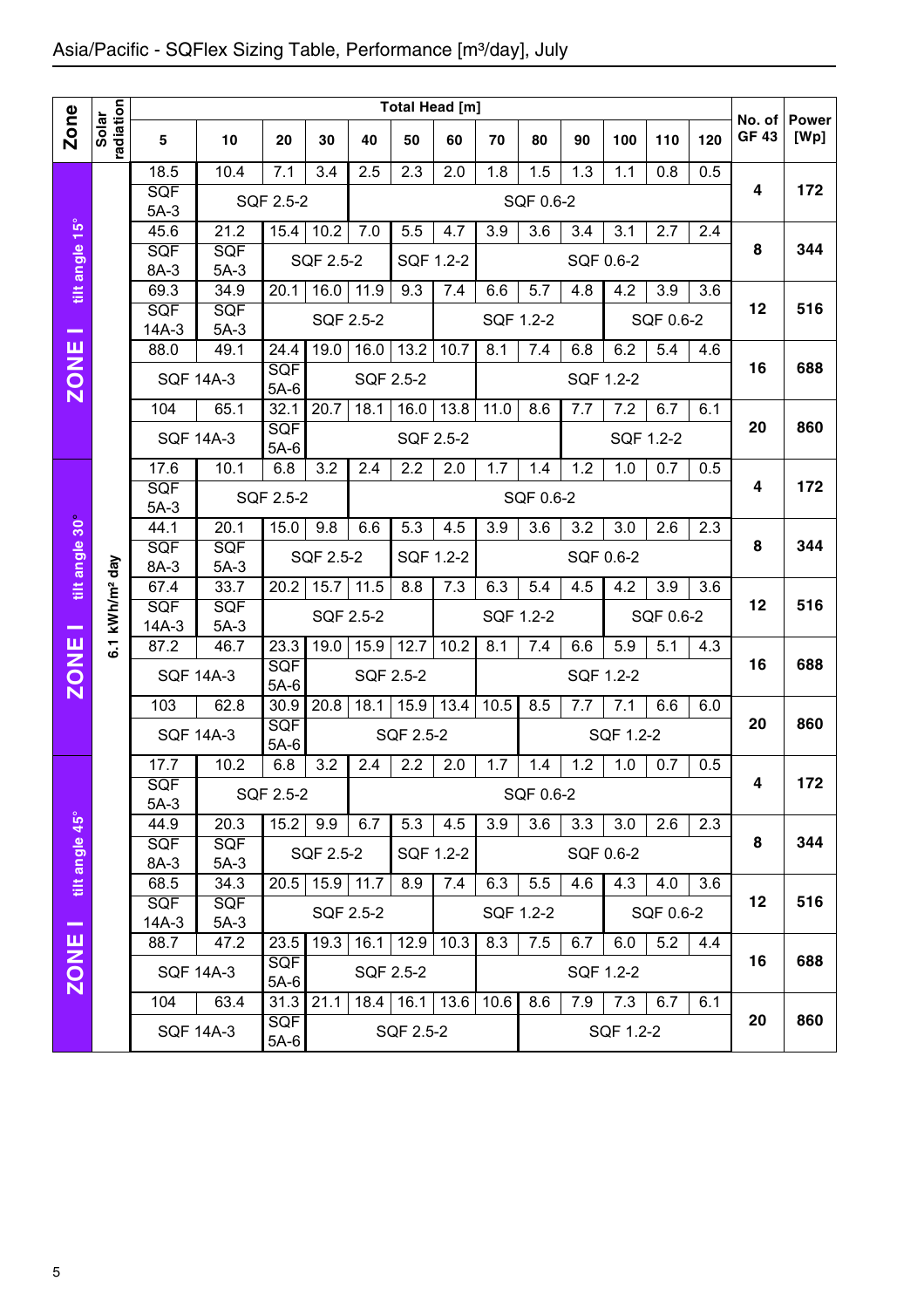|                          |                            |                       |                      |                      |                        |                         | <b>Total Head [m]</b> |                  |                   |           |           |           |           |           | No. of       | <b>Power</b> |
|--------------------------|----------------------------|-----------------------|----------------------|----------------------|------------------------|-------------------------|-----------------------|------------------|-------------------|-----------|-----------|-----------|-----------|-----------|--------------|--------------|
| Zone                     | radiation<br>Solar         | 5                     | 10                   | 20                   | 30                     | 40                      | 50                    | 60               | 70                | 80        | 90        | 100       | 110       | 120       | <b>GF 43</b> | [Wp]         |
|                          |                            | 20.9                  | 11.4                 | 8.0                  | 4.1                    | 2.9                     | 2.5                   | $\overline{2.3}$ | 2.0               | 1.7       | 1.5       | 1.3       | 1.0       | 0.7       |              |              |
|                          |                            | <b>SQF</b><br>$5A-3$  |                      | SQF 2.5-2            |                        | <b>SQF</b><br>$1.2 - 2$ |                       |                  |                   |           | SQF 0.6-2 |           |           |           | 4            | 172          |
|                          |                            | 49.6                  | 24.1                 | 16.6                 | 11.3                   | 8.0                     | 6.1                   | 5.2              | 4.4               | 3.9       | 3.6       | 3.4       | 3.0       | 2.7       |              |              |
| tilt angle 15°           |                            | <b>SQF</b>            | <b>SQF</b>           |                      | SQF 2.5-2              |                         |                       | SQF 1.2-2        |                   |           |           | SQF 0.6-2 |           |           | 8            | 344          |
|                          |                            | $14A-3$<br>74.6       | $5A-3$<br>38.0       | 20.8                 | 17.1                   | 13.2                    | 10.4                  | 8.0              | 7.1               | 6.3       | 5.4       | 4.7       | 4.1       | 3.8       |              |              |
|                          |                            | SQF                   | <b>SQF</b>           |                      |                        |                         |                       |                  |                   |           |           |           |           |           | 12           | 516          |
| $\overline{\phantom{0}}$ |                            | $14A-3$               | $5A-3$               |                      |                        | SQF 2.5-2               |                       |                  |                   |           | SQF 1.2-2 |           |           | SQF 0.6-2 |              |              |
|                          |                            | 94.0                  | 55.5                 | 27.5                 | 19.7                   | 17.0                    | 14.4                  | 11.9             | 9.1               | 7.8       | 7.2       | 6.6       | 6.0       | 5.3       |              |              |
| <b>ZONE</b>              |                            |                       | <b>SQF 14A-3</b>     | SQF<br>$5A-6$        |                        |                         | SQF 2.5-2             |                  |                   |           |           | SQF 1.2-2 |           |           | 16           | 688          |
|                          |                            | $\overline{110}$      | 71.4                 | 35.4                 | 21.1                   | 18.8                    | 16.7                  | 14.7             | 12.4              | 9.9       | 8.1       | 7.5       | 7.1       | 6.6       |              |              |
|                          |                            |                       | <b>SQF 14A-3</b>     | SQF<br>$5A-6$        |                        |                         | SQF 2.5-2             |                  |                   |           |           |           | SQF 1.2-2 |           | 20           | 860          |
|                          |                            | 20.1                  | 11.1                 | 7.7                  | 3.9                    | 2.7                     | 2.4                   | 2.2              | 1.9               | 1.7       | 1.4       | 1.2       | 0.9       | 0.7       |              |              |
|                          |                            | SQF                   |                      | SQF 2.5-2            |                        | SQF<br>$1.2 - 2$        |                       |                  |                   |           | SQF 0.6-2 |           |           |           | 4            | 172          |
| tilt angle 30°           |                            | $5A-3$<br>48.7        | 23.1                 | 16.3                 | 11.0                   | 7.6                     | 5.8                   | 5.0              | 4.2               | 3.9       | 3.6       | 3.3       | 2.9       | 2.5       |              |              |
|                          |                            | SQF                   | <b>SQF</b>           |                      |                        |                         |                       | SQF 1.2-2        |                   |           |           | SQF 0.6-2 |           |           | 8            | 344          |
|                          |                            | 8A-3                  | $5A-3$               |                      | SQF 2.5-2              |                         |                       |                  |                   |           |           |           |           |           |              |              |
|                          |                            | 73.4<br><b>SQF</b>    | 37.2<br><b>SQF</b>   | 20.9                 | 17.0                   | 12.9                    | 10.0                  | 7.8              | 7.0               | 6.1       | 5.2       | 4.5       | 4.1       | 3.8       | 12           | 516          |
|                          |                            | $14A-3$               | $5A-3$               |                      |                        | SQF 2.5-2               |                       |                  |                   | SQF 1.2-2 |           |           |           | SQF 0.6-2 |              |              |
| $\overline{\phantom{0}}$ | 6.7 kWh/m <sup>2</sup> day | 93.3                  | 53.4                 | 26.4                 | 19.8                   | 16.9                    | $\overline{14.2}$     | 11.5             | 8.6               | 7.8       | 7.1       | 6.5       | 5.8       | 5.0       |              |              |
| <b>ZONE</b>              |                            |                       | <b>SQF 14A-3</b>     | <b>SQF</b><br>$5A-6$ |                        |                         | SQF 2.5-2             |                  |                   |           |           | SQF 1.2-2 |           |           | 16           | 688          |
|                          |                            | 109                   | 69.4                 | 34.4                 | 21.3                   | 18.9                    | 16.8                  | 14.4             | $\overline{1}1.9$ | 9.4       | 8.1       | 7.5       | 7.0       | 6.5       |              |              |
|                          |                            |                       | <b>SQF 14A-3</b>     | SQF<br>$5A-6$        |                        |                         | SQF 2.5-2             |                  |                   |           |           |           | SQF 1.2-2 |           | 20           | 860          |
|                          |                            | 20.4                  | 11.4                 | 7.8                  | 3.9                    | 2.8                     | 2.5                   | 2.2              | 1.9               | 1.7       | 1.4       | 1.2       | 0.9       | 0.7       |              |              |
|                          |                            | SQF<br>$5A-3$         |                      | SQF 2.5-2            |                        | SQF<br>$1.2 - 2$        |                       |                  |                   |           | SQF 0.6-2 |           |           |           | 4            | 172          |
|                          |                            | 49.8                  | 23.4                 |                      | $16.6$ 11.2            | 7.7                     | 5.9                   | 5.1              | 4.2               | 3.9       | 3.7       | 3.4       | 2.9       | 2.6       |              |              |
| tilt angle 45°           |                            | SQF<br>8A-3           | SQF<br>$5A-3$        |                      | SQF 2.5-2              |                         |                       | SQF 1.2-2        |                   |           |           | SQF 0.6-2 |           |           | 8            | 344          |
|                          |                            | 75.2                  | 38.0                 | 21.2                 | $\overline{17.3}$ 13.1 |                         | 10.2                  | 8.0              | 7.1               | 6.2       | 5.3       | 4.6       | 4.2       | 3.9       |              |              |
| $\overline{\phantom{m}}$ |                            | <b>SQF</b><br>$14A-3$ | <b>SQF</b><br>$5A-3$ |                      |                        | SQF 2.5-2               |                       |                  |                   | SQF 1.2-2 |           |           |           | SQF 0.6-2 | 12           | 516          |
|                          |                            | 95.1                  | 54.3                 | 26.7                 | 20.1                   |                         | $17.2$ 14.5           | 11.6             | 8.7               | 8.0       | 7.2       | 6.6       | 5.9       | 5.1       |              |              |
|                          |                            |                       | <b>SQF 14A-3</b>     | <b>SQF</b>           |                        |                         | SQF 2.5-2             |                  |                   |           |           | SQF 1.2-2 |           |           | 16           | 688          |
| ZONE                     |                            | S<br>111              | $\overline{7}0.3$    | $5A-6$<br>35.1       | 21.6                   | 19.2                    |                       | $17.1$ 14.8      | 12.1              | 9.6       | 8.3       | 7.7       | 7.1       | 6.6       |              |              |
|                          |                            |                       | <b>SQF 14A-3</b>     | <b>SQF</b><br>$5A-6$ |                        |                         | SQF 2.5-2             |                  |                   |           |           |           | SQF 1.2-2 |           | 20           | 860          |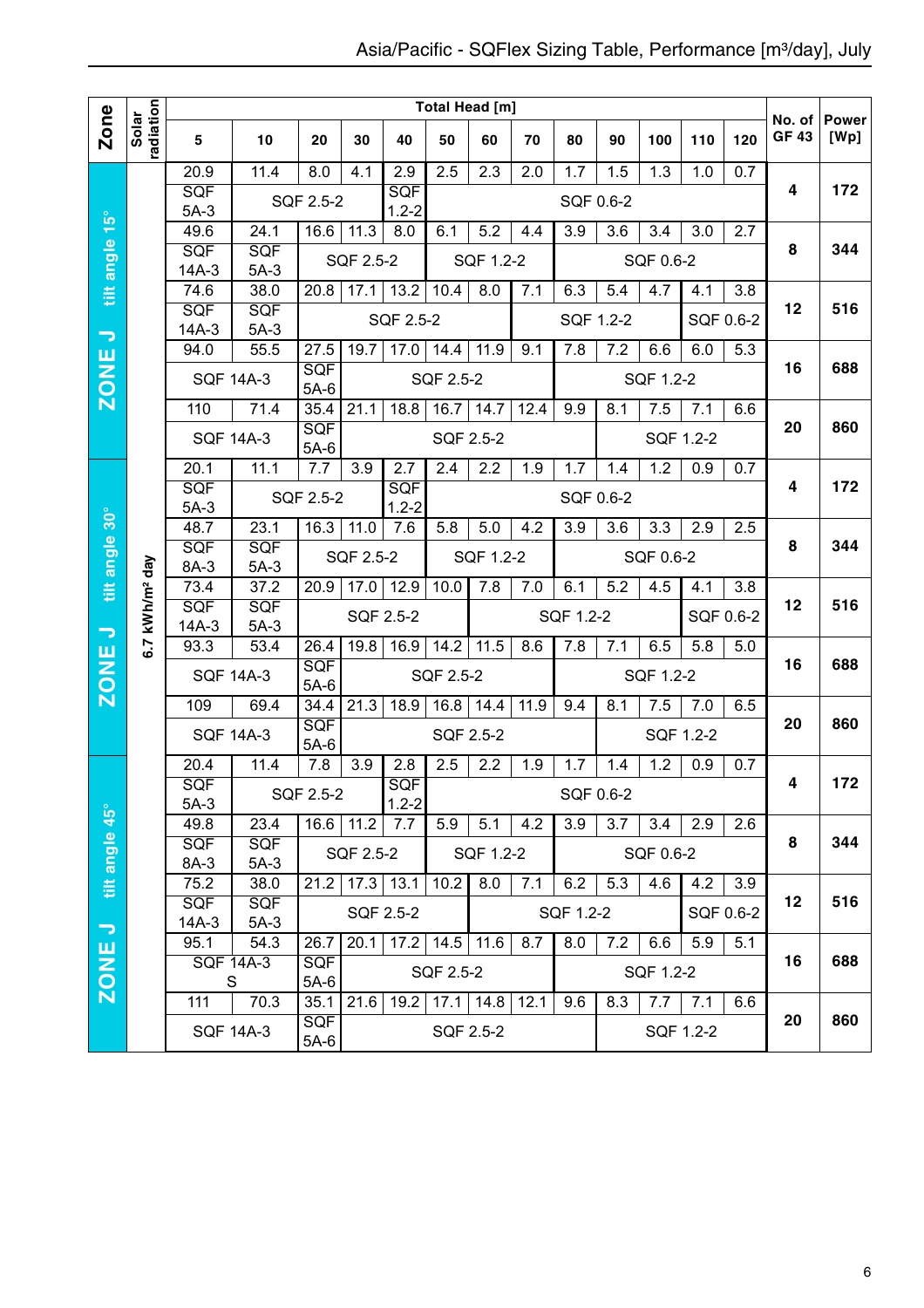|                |                    |                                                  |                    |                      |                   |                         |                  | Total Head [m] |      |           |                  |           |                  |            |                        |                      |
|----------------|--------------------|--------------------------------------------------|--------------------|----------------------|-------------------|-------------------------|------------------|----------------|------|-----------|------------------|-----------|------------------|------------|------------------------|----------------------|
| Zone           | radiation<br>Solar | 5                                                | 10                 | 20                   | 30                | 40                      | 50               | 60             | 70   | 80        | 90               | 100       | 110              | 120        | No. of<br><b>GF 43</b> | <b>Power</b><br>[Wp] |
|                |                    | 23.0                                             | 12.3               | 8.7                  | 4.7               | $\overline{3.3}$        | 2.8              | 2.5            | 2.2  | 2.0       | 1.7              | 1.4       | 1.2              | 0.9        |                        |                      |
|                |                    | <b>SQF</b>                                       |                    | SQF 2.5-2            |                   | <b>SQF</b>              |                  |                |      | SQF 0.6-2 |                  |           |                  |            | 4                      | 172                  |
| tilt angle 15° |                    | $5A-3$                                           | 26.6               |                      |                   | $1.2 - 2$<br>8.8        | 6.6              | 5.7            | 4.8  |           | 3.8              | 3.6       | 3.3              | 2.9        |                        |                      |
|                |                    | 54.5<br>SQF                                      | SQF                | 17.8                 | 12.4              |                         |                  |                |      | 4.1       |                  |           |                  |            | 8                      | 344                  |
|                |                    | $14A-3$                                          | $5A-3$             |                      | SQF 2.5-2         |                         |                  | SQF 1.2-2      |      |           |                  | SQF 0.6-2 |                  |            |                        |                      |
|                |                    | 79.5                                             | 40.4               | $21.\overline{5}$    | 17.9              | 14.4                    | 11.5             | 9.0            | 7.5  | 6.8       | 6.0              | 5.3       | 4.5              | 4.0        |                        |                      |
|                |                    | SQF                                              | <b>SQF</b>         |                      |                   | SQF 2.5-2               |                  |                |      |           | SQF 1.2-2        |           |                  | <b>SQF</b> | 12                     | 516                  |
| $\geq$         |                    | $14A-3$                                          | $5A-3$             |                      |                   |                         |                  |                |      |           |                  |           |                  | $0.6 - 2$  |                        |                      |
|                |                    | 99.2                                             | 61.0               | 30.1                 | 20.3              | 17.6                    | 15.3             | 13.1           | 10.2 | 8.2       | 7.4              | 7.0       | 6.5              | 5.9        |                        |                      |
| <b>ZONE</b>    |                    |                                                  | <b>SQF 14A-3</b>   | <b>SQF</b><br>$5A-6$ |                   |                         | SQF 2.5-2        |                |      |           |                  | SQF 1.2-2 |                  |            | 16                     | 688                  |
|                |                    | 115                                              | 76.8               | 38.3                 | 23.2              | 19.4                    | 17.4             | 15.3           | 13.2 | 11.1      | 8.4              | 7.8       | $\overline{7.3}$ | 6.9        | 20                     | 860                  |
|                |                    |                                                  | <b>SQF 14A-3</b>   | <b>SQF 5A-6</b>      |                   |                         |                  | SQF 2.5-2      |      |           |                  |           | SQF 1.2-2        |            |                        |                      |
|                |                    | 22.3                                             | 12.1               | 8.5                  | 4.5               | 3.1                     | 2.7              | 2.4            | 2.1  | 1.9       | 1.6              | 1.4       | 1.1              | 0.8        |                        |                      |
|                |                    | SQF                                              |                    | SQF 2.5-2            |                   | <b>SQF</b>              |                  |                |      | SQF 0.6-2 |                  |           |                  |            | 4                      | 172                  |
|                |                    | $5A-3$                                           |                    |                      |                   | $1.2 - 2$               |                  |                |      |           |                  |           |                  |            |                        |                      |
| tilt angle 30° |                    | 52.8<br>SQF                                      | 25.7<br><b>SQF</b> | 17.5                 | 12.1              | 8.5                     | 6.4              | 5.5            | 4.7  | 4.1       | $\overline{3.8}$ | 3.5       | 3.2              | 2.8        | 8                      | 344                  |
|                | day                | $14A-3$                                          | SQF 2.5-2          |                      |                   | SQF 1.2-2               |                  |                |      | SQF 0.6-2 |                  |           |                  |            |                        |                      |
|                | kWh/m <sup>2</sup> | 78.8                                             | $5A-3$<br>40.2     | 21.5                 | 17.9              | 14.1                    | 11.1             | 8.6            | 7.4  | 6.7       | 5.8              | 5.1       | 4.3              | 4.0        |                        |                      |
|                |                    | SQF                                              | <b>SQF</b>         |                      |                   | SQF 2.5-2               |                  |                |      |           | SQF 1.2-2        |           |                  | <b>SQF</b> | 12                     | 516                  |
| $\geq$         |                    | $14A-3$                                          | $5A-3$             |                      |                   |                         |                  |                |      |           |                  |           |                  | $0.6 - 2$  |                        |                      |
|                | 7.3                | 98.6                                             | 59.1               | 29.1                 | 20.4              | 17.6                    | 15.2             | 12.7           | 9.7  | 8.2       | 7.5              | 6.9       | 6.3              | 5.7        |                        |                      |
| <b>ZONE</b>    |                    |                                                  | <b>SQF 14A-3</b>   | <b>SQF</b><br>$5A-6$ |                   |                         | SQF 2.5-2        |                |      |           |                  | SQF 1.2-2 |                  |            | 16                     | 688                  |
|                |                    | 115                                              | 75.0               | 37.6                 | 22.2              | 19.5                    | 17.4             | 15.4           | 12.9 | 10.6      | 8.4              | 7.9       | 7.3              | 6.8        | 20                     | 860                  |
|                |                    | <b>SQF 14A-3</b>                                 |                    | <b>SQF 5A-6</b>      |                   |                         |                  | SQF 2.5-2      |      |           |                  |           | SQF 1.2-2        |            |                        |                      |
|                |                    | 22.7                                             | 12.4               | 8.7                  | 4.6               | $\overline{3.2}$        | $\overline{2.7}$ | 2.5            | 2.2  | 1.9       | 1.6              | 1.4       | 1.1              | 0.8        |                        |                      |
| $\frac{1}{2}$  |                    | SQF<br>$5A-3$                                    |                    | SQF 2.5-2            |                   | <b>SQF</b><br>$1.2 - 2$ |                  |                |      | SQF 0.6-2 |                  |           |                  |            | 4                      | 172                  |
|                |                    | 54.0                                             | 26.2               |                      | $17.9$   12.4     | 8.7                     | 6.5              | 5.6            | 4.8  | 4.2       | 3.9              | 3.6       | 3.2              | 2.9        |                        |                      |
| tilt angle     |                    |                                                  |                    |                      |                   |                         |                  |                |      |           |                  |           |                  |            | 8                      | 344                  |
|                |                    | SQF<br><b>SQF</b><br>SQF 2.5-2<br>8A-3<br>$5A-3$ |                    |                      |                   |                         | SQF 1.2-2        |                |      |           | SQF 0.6-2        |           |                  |            |                        |                      |
|                |                    | 80.8                                             | 41.2               |                      |                   | 21.9 18.2 14.4          | 11.3             | 8.8            | 7.6  | 6.8       | 5.9              | 5.2       | 4.4              | 4.1        |                        |                      |
|                |                    | <b>SQF</b>                                       | <b>SQF</b>         |                      |                   | SQF 2.5-2               |                  |                |      |           | SQF 1.2-2        |           |                  | <b>SQF</b> | 12                     | 516                  |
| $\pmb{\times}$ |                    | 14A-3                                            | $5A-3$             |                      |                   |                         |                  |                |      |           |                  |           |                  | $0.6 - 2$  |                        |                      |
|                |                    | 101                                              | 60.4               | 29.6<br><b>SQF</b>   | $20.\overline{8}$ | 18.0                    | 15.6             | 12.9           | 9.9  | 8.4       | 7.6              | 7.0       | 6.5              | 5.8        | 16                     | 688                  |
| <b>ZONE</b>    |                    |                                                  | <b>SQF 14A-3</b>   | $5A-6$               |                   |                         | SQF 2.5-2        |                |      |           |                  | SQF 1.2-2 |                  |            |                        |                      |
|                |                    | 117                                              | 76.3               |                      | $38.5$ 22.7       | 19.9                    | 17.8             | 15.7           | 13.2 | 10.9      | 8.6              | 8.1       | 7.5              | 6.9        |                        |                      |
|                |                    |                                                  | <b>SQF 14A-3</b>   |                      | <b>SQF 5A-6</b>   |                         |                  | SQF 2.5-2      |      |           |                  |           | SQF 1.2-2        |            | 20                     | 860                  |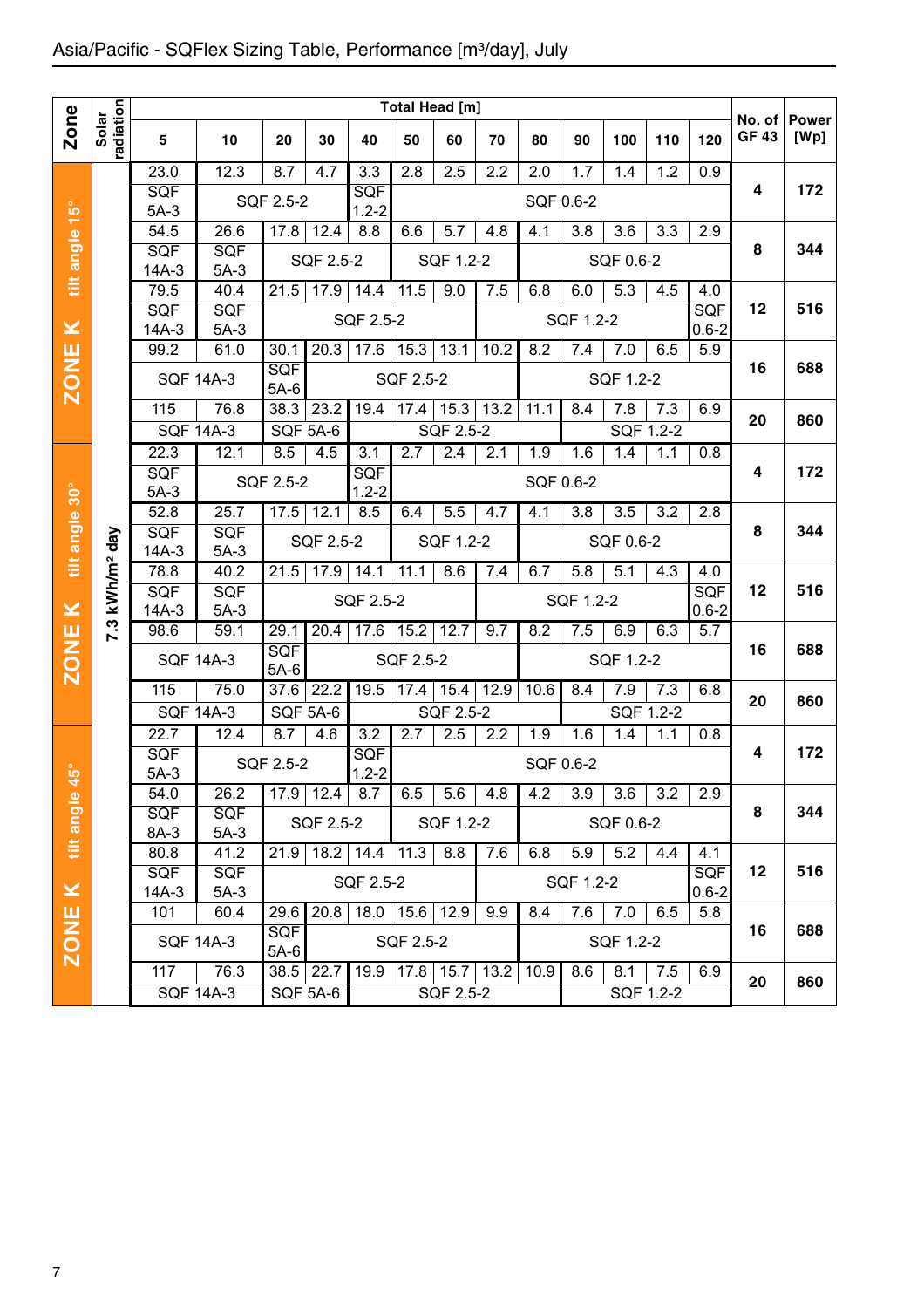|                |                        |                          |                      |                      |                     |                         |                    | Total Head [m]              |           |           |                  |           |           |                         |                        |                      |
|----------------|------------------------|--------------------------|----------------------|----------------------|---------------------|-------------------------|--------------------|-----------------------------|-----------|-----------|------------------|-----------|-----------|-------------------------|------------------------|----------------------|
| Zone           | radiation<br>Solar     | 5                        | 10                   | 20                   | 30                  | 40                      | 50                 | 60                          | 70        | 80        | 90               | 100       | 110       | 120                     | No. of<br><b>GF 43</b> | <b>Power</b><br>[Wp] |
|                |                        | 25.4                     | 13.1                 | 9.4                  | 5.3                 | 3.6                     | 3.0                | 2.7                         | 2.4       | 2.1       | 1.9              | 1.6       | 1.3       | 1.1                     |                        |                      |
|                |                        | <b>SQF</b><br>8A-3       |                      | SQF 2.5-2            |                     | <b>SQF</b><br>$1.2 - 2$ |                    |                             |           |           | SQF 0.6-2        |           |           |                         | 4                      | 172                  |
|                |                        | 58.5                     | 28.8                 | 18.5                 | 13.3                | 9.6                     | 7.1                | 6.2                         | 5.3       | 4.5       | 4.0              | 3.8       | 3.5       | 3.1                     |                        |                      |
| tilt angle 15° |                        | SQF                      | <b>SQF</b>           |                      |                     | SQF 2.5-2               |                    |                             | SQF 1.2-2 |           |                  |           | SQF 0.6-2 |                         | 8                      | 344                  |
|                |                        | $14A-3$<br>83.9          | $5A-3$<br>44.9       | 22.5                 | 18.5                | 15.4                    | 12.4               | 9.8                         | 7.8       | 7.2       | 6.5              | 5.7       | 4.9       | 4.2                     |                        |                      |
|                |                        |                          | <b>SQF 14A-3</b>     | <b>SQF</b>           |                     | SQF 2.5-2               |                    |                             |           |           | SQF 1.2-2        |           |           |                         | 12                     | 516                  |
| ᆜ              |                        | 104                      | 65.6                 | $5A-6$<br>32.4       | 20.7                | 18.2                    | 16.1               | 13.9                        | 11.1      | 8.7       | 7.7              | 7.2       | 6.8       | 6.2                     |                        |                      |
| <b>ZONE</b>    |                        |                          |                      | SQF                  |                     |                         |                    |                             |           |           |                  |           |           |                         | 16                     | 688                  |
|                |                        |                          | <b>SQF 14A-3</b>     | $5A-6$               |                     |                         | SQF 2.5-2          |                             |           |           |                  |           | SQF 1.2-2 |                         |                        |                      |
|                |                        | 120                      | 81.1                 | 40.8                 | 25.2                | 19.8                    | 17.9               | 15.9                        | 13.8      | 11.9      | 9.2              | 8.1       | 7.6       | 7.1                     | 20                     | 860                  |
|                |                        | <b>SQF 14A-3</b>         |                      | SQF 5A-6             |                     |                         |                    | SQF 2.5-2                   |           |           |                  |           | SQF 1.2-2 |                         |                        |                      |
|                |                        | 24.5                     | 12.9                 | 9.2                  | 5.1                 | 3.5                     | 2.9                | 2.6                         | 2.3       | 2.1       | 1.8              | 1.6       | 1.2       | 1.0                     | 4                      | 172                  |
|                |                        | <b>SQF</b><br>8A-3       |                      | SQF 2.5-2            |                     | SQF<br>$1.2 - 2$        |                    |                             |           | SQF 0.6-2 |                  |           |           |                         |                        |                      |
|                |                        | 57.1                     | 28.0                 | 18.4                 | 13.1                | 9.3                     | 6.9                | 6.0                         | 5.1       | 4.3       | 4.0              | 3.8       | 3.4       | 3.1                     |                        |                      |
| tilt angle 30° |                        | SQF                      | SQF                  |                      | SQF 2.5-2           |                         |                    |                             | SQF 1.2-2 |           |                  |           | SQF 0.6-2 |                         | 8                      | 344                  |
|                |                        | $14A-3$                  | $5A-3$               |                      |                     |                         |                    |                             |           |           |                  |           |           |                         |                        |                      |
|                | kWh/m <sup>2</sup> day | 83.4<br><b>SQF 14A-3</b> | 43.4                 | 22.0                 | 18.6                | 15.2<br>SQF 2.5-2       | 12.1               | 9.5                         | 7.8       | 7.1       | 6.3<br>SQF 1.2-2 | 5.6       | 4.8       | 4.1<br>SQF              | 12                     | 516                  |
| ᆜ              | 7.9                    | 103                      | 64.1                 | 31.5                 | 20.8                | 18.2                    | 16.0               | 13.7                        | 10.8      | 8.5       | 7.8              | 7.2       | 6.7       | $0.6 - 2$<br>6.1        |                        |                      |
|                |                        |                          |                      | <b>SQF</b>           |                     |                         |                    |                             |           |           |                  |           |           |                         | 16                     | 688                  |
| <b>ZONE</b>    |                        |                          | <b>SQF 14A-3</b>     | $5A-6$               |                     |                         | SQF 2.5-2          |                             |           |           |                  | SQF 1.2-2 |           |                         |                        |                      |
|                |                        | 119                      | 79.8                 | 40.3                 | 24.5                | 19.9                    | 18.0               | 15.9                        | 13.7      | 11.7      | 8.9              | 8.2       | 7.6       | 7.1                     | 20                     | 860                  |
|                |                        |                          | <b>SQF 14A-3</b>     | SQF 5A-6             |                     |                         |                    |                             | SQF 2.5-2 |           |                  |           | SQF 1.2-2 |                         |                        |                      |
|                |                        | 25.2<br>SQF              | 13.3                 | 9.5                  | 5.2                 | 3.6<br><b>SQF</b>       | 2.9                | 2.7                         | 2.4       | 2.1       | 1.9              | 1.6       | 1.3       | 1.0                     | 4                      | 172                  |
| $45^{\circ}$   |                        | 8A-3                     |                      | SQF 2.5-2            |                     | $1.2 - 2$               |                    |                             |           |           | SQF 0.6-2        |           |           |                         |                        |                      |
|                |                        | 58.4                     | 28.6                 |                      | $18.8$   13.4   9.5 |                         | 7.1                | 6.1                         | 5.2       | 4.4       | 4.1              | 3.9       | 3.5       | 3.1                     |                        |                      |
| tilt angle     |                        | <b>SQF</b><br>$14A-3$    | <b>SQF</b><br>$5A-3$ |                      | SQF 2.5-2           |                         |                    |                             | SQF 1.2-2 |           |                  |           | SQF 0.6-2 |                         | 8                      | 344                  |
|                |                        | 85.6                     | 44.7                 | 22.4                 | 18.9                | 15.6                    | 12.3               | 9.8                         | 8.1       | 7.3       | 6.5              | 5.7       | 4.9       | 4.2                     |                        |                      |
| コ              |                        |                          | <b>SQF 14A-3</b>     |                      |                     | SQF 2.5-2               |                    |                             |           |           | SQF 1.2-2        |           |           | <b>SQF</b><br>$0.6 - 2$ | 12                     | 516                  |
|                |                        | 106                      | 65.5                 | 32.3                 | 21.2                |                         | 18.6   16.4   13.9 |                             | 11.0      | 8.7       | 8.0              | 7.4       | 6.8       | 6.3                     |                        |                      |
| <b>ZONE</b>    |                        |                          | <b>SQF 14A-3</b>     | <b>SQF</b><br>$5A-6$ |                     |                         | SQF 2.5-2          |                             |           |           |                  | SQF 1.2-2 |           |                         | 16                     | 688                  |
|                |                        | 122                      | 81.5                 |                      | $41.4$ 25.1         |                         |                    | $20.2$   18.4   16.3   13.9 |           | 11.9      | 9.2              | 8.4       | 7.8       | 7.2                     |                        |                      |
|                |                        |                          | <b>SQF 14A-3</b>     |                      | <b>SQF 5A-6</b>     |                         |                    |                             | SQF 2.5-2 |           |                  |           | SQF 1.2-2 |                         | 20                     | 860                  |